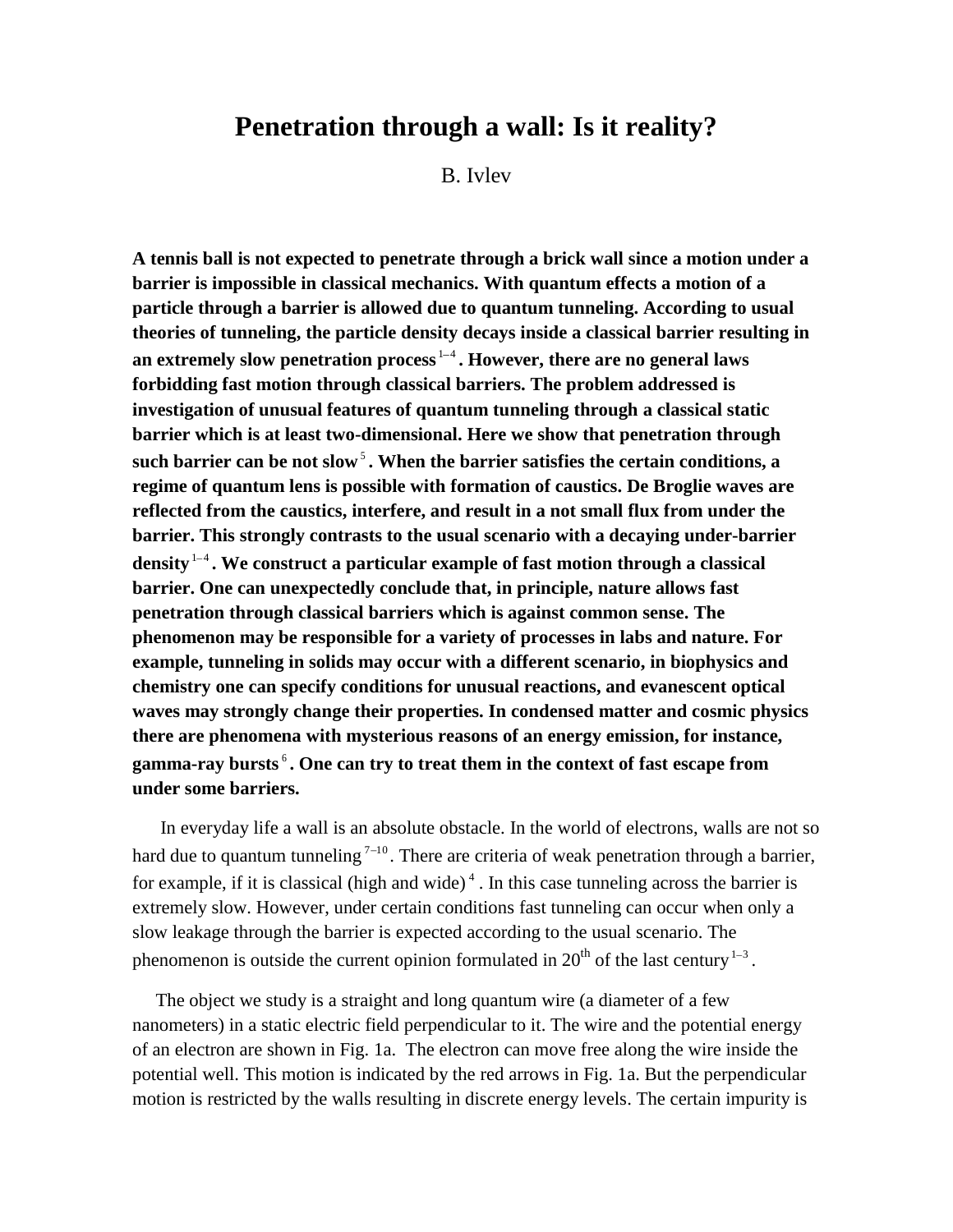placed outside the wire. The electron energy is a position of the discrete level in the wire plus  $mv_Y^2/2$ .

 For the beginning, suppose that the impurity is absent. In this case motions in the *X* and *Y* directions are independent. The motion in the *X* direction is forbidden by the Newtonian mechanics. In quantum physics it is allowed as tunneling and occurs through the tilted barrier in Fig. 1a formed by the applied electric field. The decay of the electron density under the barrier is depicted in Fig. 1b. It is generic with a usual decay in a onedimensional barrier described in textbooks 4 . Directions of electron velocity are shown in Fig. 1c. The *Y* component of the velocity does not depend on coordinates but the *X* component increases with *X* and can become comparable with the *Y* component. In



**Figure 1 | Features of the barrier penetration. a**, Quantum wire, placed in the *Y* direction, and the electron potential energy in the two-dimensional space. The constant electric field  $\varepsilon$ is directed perpendicular to the wire. The impurity is placed at the barrier region. The electron velocity  $v_y$  along the wire is shown by the red arrows. **b**, The spatial decay of the electron density under the barrier in the absence of the impurity. The region between dashed lines is the interior of the wire. **c**, Velocity directions of the electron in the absence of the impurity. **d**, Velocity directions of the electron. The impurity is depicted by the circle. The singularities in the velocity distribution are shown by the black dots.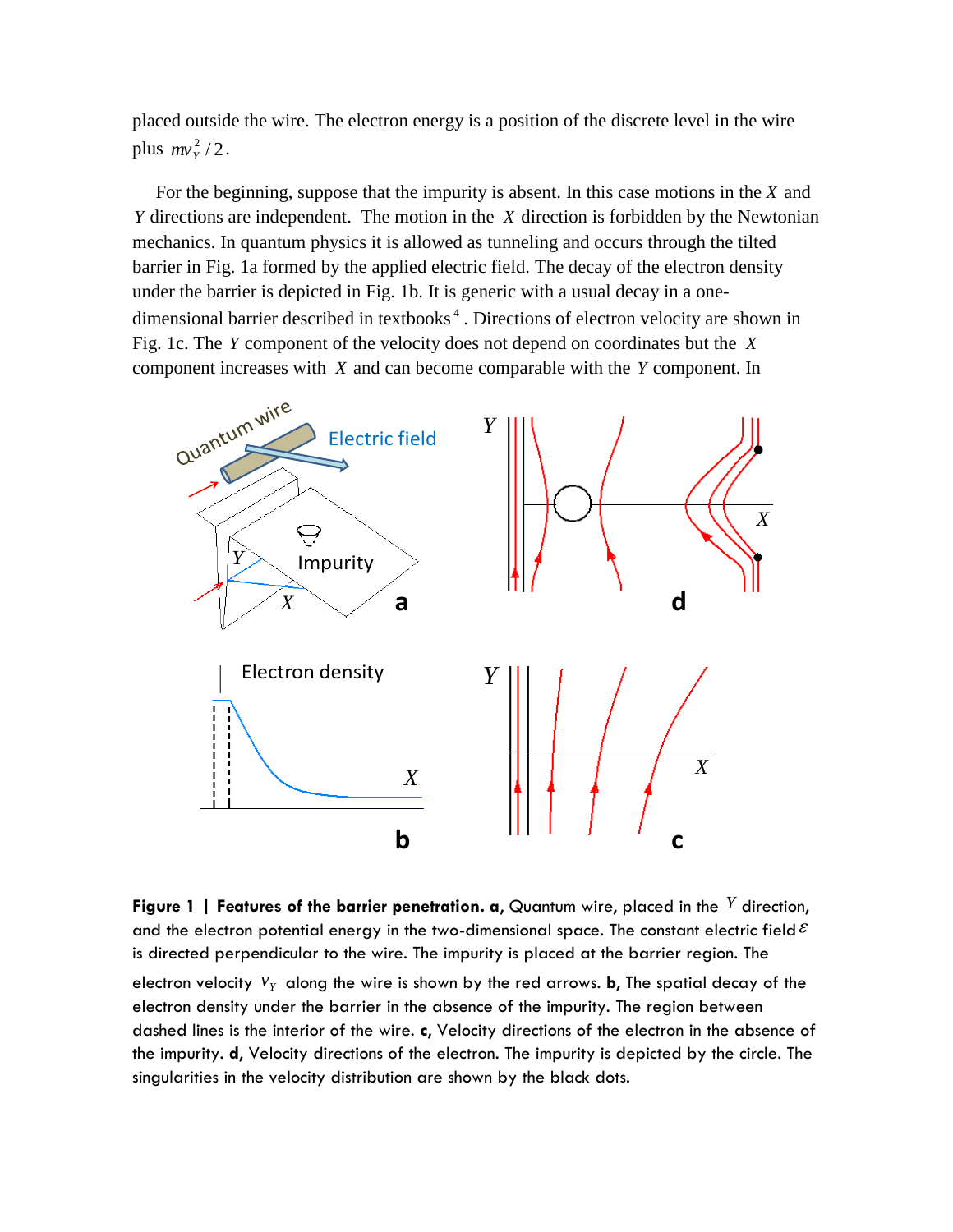contrast to the velocity, the current under the barrier is small since it is a product of the velocity and a particle density.

 Let us return the impurity to its position in Fig. 1a. Along the impurity, extended in space, the phase of the de Broglie wave of the electron is strongly accumulated. The large phase allows to consider the electron state as one consisted of classical rays. The analogous approach for Maxwell equations is called geometrical optics<sup>11</sup>. Rays of de Broglie waves are Newtonian trajectories. The distribution of their velocities is illustrated in Fig. 1d. Close to the impurity the electron is attracted to it since it has a lower energy. But at a larger distance an unexpected phenomenon occurs. The velocity exhibits singularities marked in Fig. 1d by the black points. In terms of rays in geometrical optics, at the singularity point the velocity vector jumps in its direction. In a close vicinity of the singularity the geometrical optics is not applicable going over into wave optics when one cannot neglect a



**Figure 2 | Singularities in the electron system. a**, Reflection of complex Newtonian trajectories from the caustic. The caustic pierces the physical plane at the point marked by the black dot. **b**, Spatial dependence of the electron density in arbitrary units. The part *in* is localized at the quantum wire. The black dot marks the singular point where the caustic pierces the physical plane. The other dot is invisible. The part *out* is maximum on the classical trajectory. The arrows indicate velocity directions.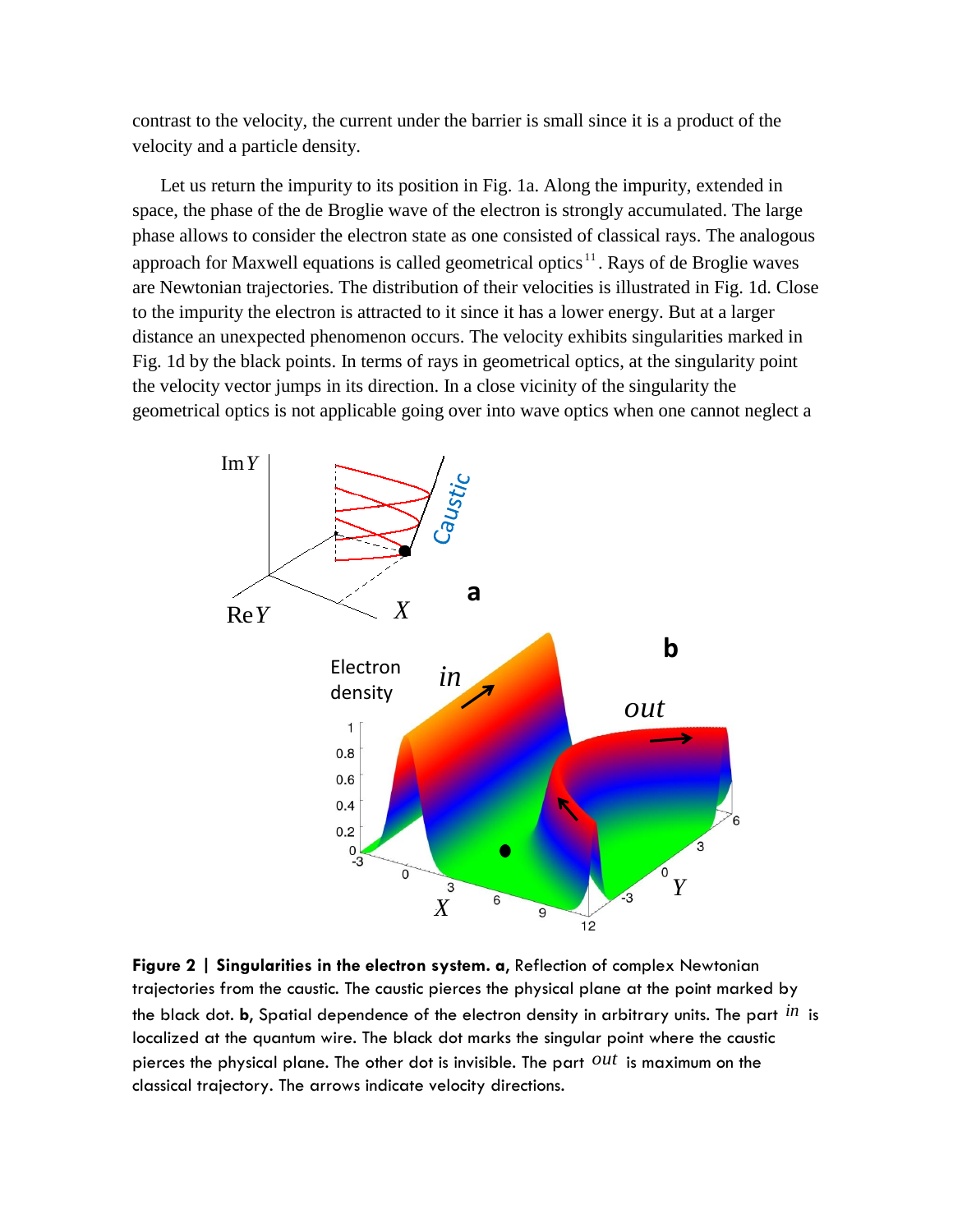short wave length. As a result, on the short scale the exact electron velocity is not singular. Note that the singularities arise only when the velocity along the wire is finite. Otherwise it would be a usual barrier penetration with a decaying density of the type shown in Fig. 1b.

 To clarify the above features one should go to a more detailed description in terms of an electron wave function  $\psi(X, Y)$  which obeys equations of quantum mechanics<sup>4</sup>. At a large *X* in Fig. 1a the classical motion of the electron occurs along the trajectory

$$
X = X_0 + \frac{\varepsilon}{2m v_Y^2} (Y - Y_0)^2 , \qquad (1)
$$

which relates to a reflection from the barrier and follows from the Newtonian mechanics. In terms of rays (trajectories) of geometrical optics it is convenient to consider the wave function not in the entire two-dimensional plane but on trajectories of the type (1),  $[X(Y), Y]$ . To penetrate into the classically forbidden region under the barrier,  $X < X_0$ , one can formally put imaginary  $Y - Y_0$  in equation (1). As a result, the classical trajectory becomes complex. This is a famous method to consider a motion which is impossible in the Newtonian mechanics<sup>12-15</sup>. To describe such trajectories one has to extend dimensionality of the space up to three as shown in Fig. 2a. It happens that the wave function  $\psi(X, Y)$ , where *Y* is now a complex variable, varies rapidly at a close vicinity of the certain curve in the tree-dimensional space. At that region the length of the de Broglie wave is not short compared to the size of the region. This means that geometrical optics breaks down close to that singular curve which is "thick". The curve pierces the physical plane  $\{X, \text{Re}\,Y\}$  at the point of a singularity depicted in Fig. 1d. Each trajectory (1) relates to the certain constants  $X_0$  and  $Y_0$  and is reflected from that curve called caustic<sup>11</sup> as shown in Fig. 2a. So the system behaves as quantum lens. Caustics came to quantum mechanics  $16-19,5$  from optics.

In our problem the impurity is extended. For simplicity we place it directly at the wire<sup>5</sup> so that the position of the discrete level, counted from the barrier top, was proportional to  $[1+0.03 \exp(-Y^2/a^2)]^{1/2}$ . This differs from the point impurity in paper<sup>20</sup>. The spatial scale a was specified by the condition when  $a\epsilon$  is of the order of the discrete energy level in the wire<sup>5</sup>. The condition was chosen that  $mv_y^2/2$  is 0.2 of the level position away from the impurity. The resulting electron density is shown in Fig. 2b. The part *in* looks as a usual electron density localized at the wire. The black dot is the singularity where the caustic pierces the plane. The top of the part *out* corresponds to the classical motion (1) with  $Y_0 = 0$ . There is no a net particle flux in the X direction. The Y component of the velocity is finite in the both parts, *in* and *out* .

 There are two independent states in the problem. The first corresponds to an outer particle which collides the barrier and reflects. The second is associated with the wire.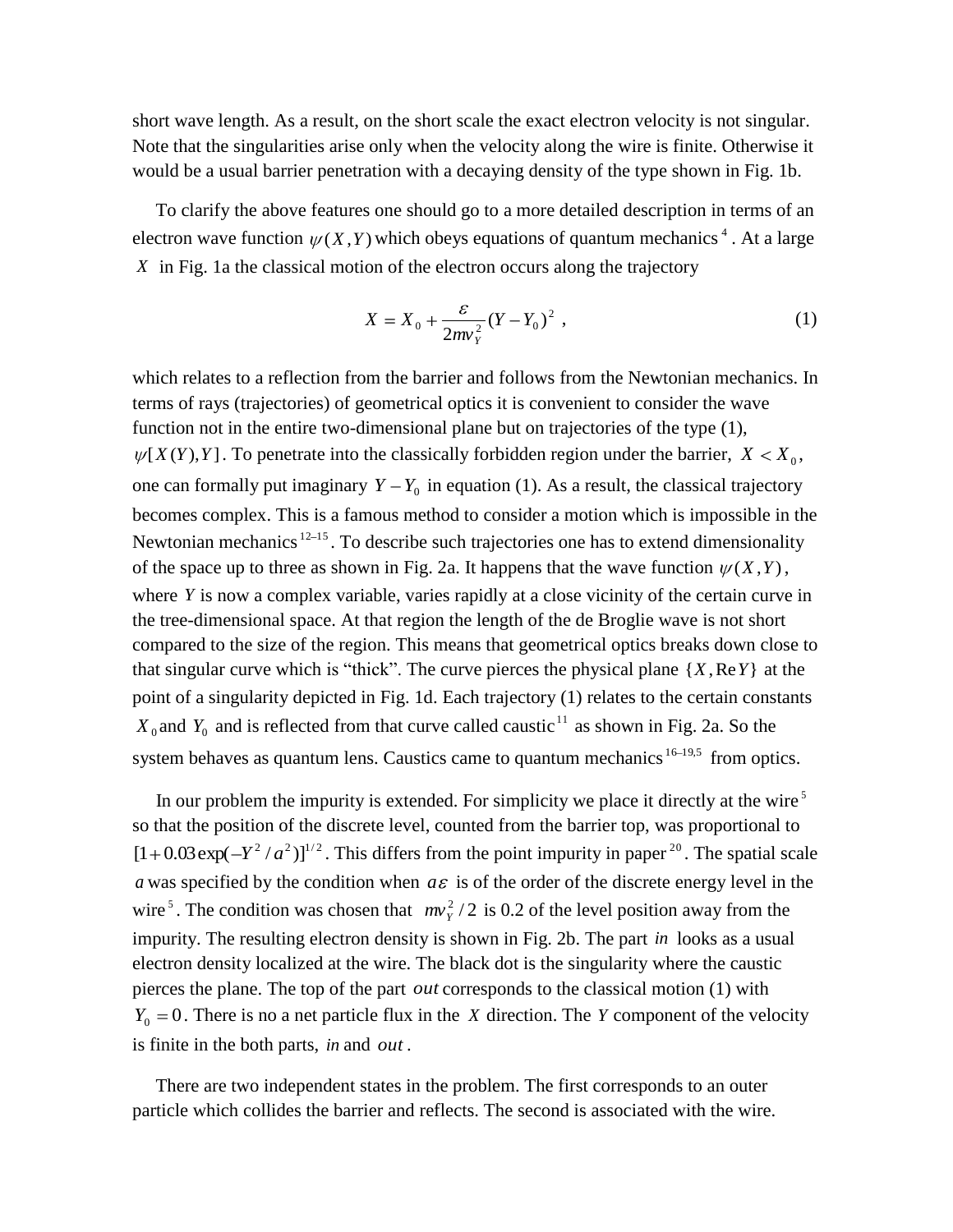Without the impurity it is similar to the part *in* in Fig. 2b. With the impurity the wireassociated state is quite different since it consists of the parts *in* and *out* which are not independent. The part *out* is generated due to the singularities<sup>5</sup> and is a superposition (with a fixed total energy) of *Y* waves and incident-reflected *X* waves with different velocities.

 In motion around the singular point in Fig. 2b an electron state, corresponding to geometrical optics, goes over into a different state also related to geometrical optics which can describe each state separately but not local conversion of them  $2^{1,22}$ . Therefore geometrical optics can be not sufficient to study a barrier penetration by a particle with a velocity transverse to the tunneling direction. The analysis of conversion of states in such problems is delicate  $2^{1,22}$ . Nevertheless, there is the certain feature of our phenomenon which allows to easily conclude about the outer branch. Namely, one can move, from the position *in* to the position *out* in Fig. 2b, between the two singularities with no violation of geometrical optics and being within the same branch. Therefore the electron density in Fig. 2b, obtained by the methods of geometrical optics, is a correct representation of the exact solution of quantum mechanical equations<sup>5</sup>.



**Figure 3 | Barrier penetration for different electric fields. a**, Potential barrier of the wire and the electron density at  $Y=0$  for a weak electric field. **b**, The same at a large electric field. The densities  $\dot{in}$  and  $\it{out}$  are equal in amplitude.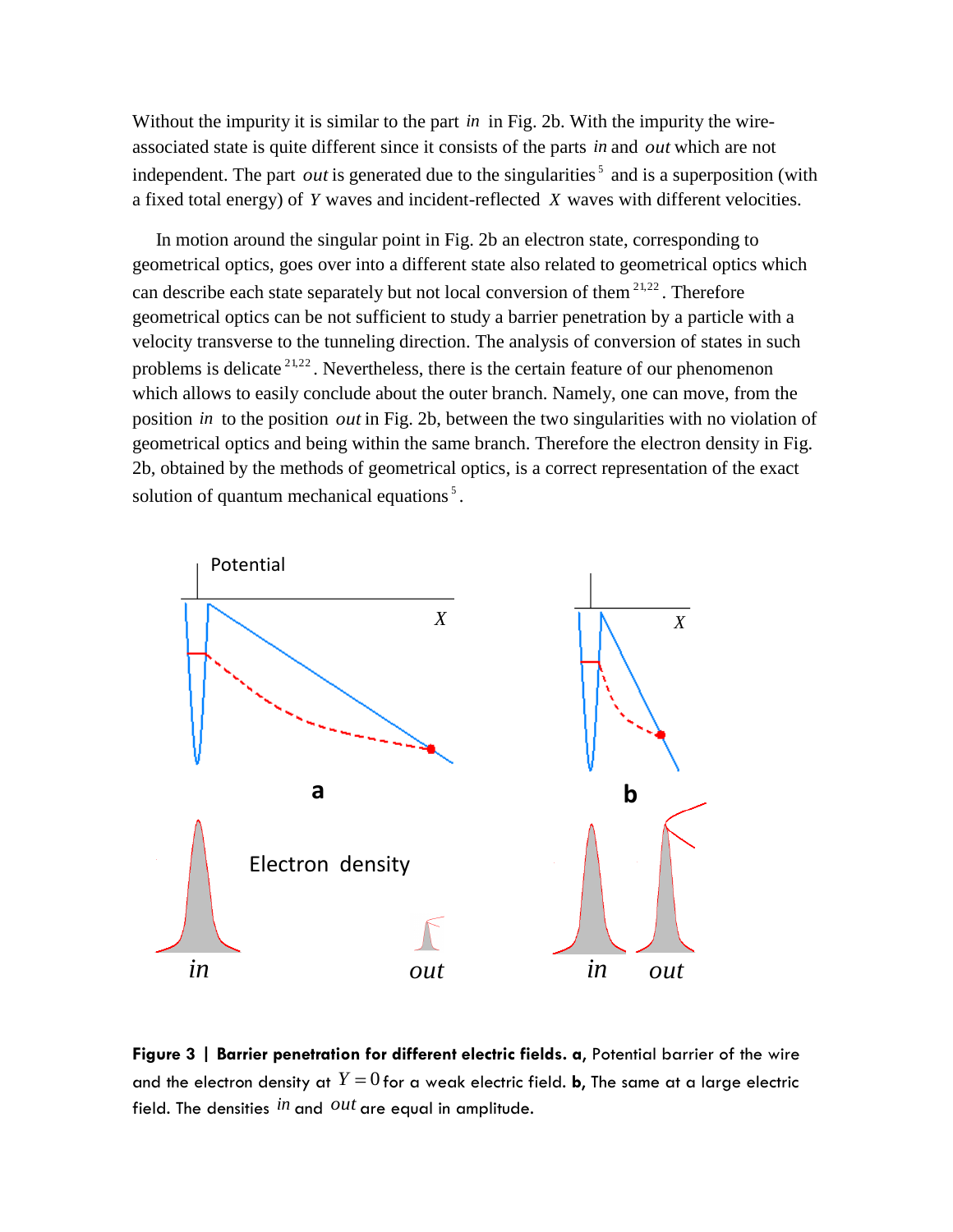The part *out* increases with the electric field, as shown in Fig. 3, and becomes equal in amplitude to the part *in* when  $a\epsilon$  is 1.60 of the discrete level position in the wire<sup>5</sup>. This is shown in Fig. 3b. Note, that at this electric field the barrier is still not transparent in the conventional description.

Suppose that at the moment  $t = 0$  the electron density is only the part *in* in Fig. 2b and the part *out* is removed as shown in Fig. 4a. According to usual theories, this state is almost static (metastable) since only a weak time dependence is expected due to small underbarrier tails. The state is a superposition of the full one in Fig. 2(b) and over-barrier waves which compensate the part *out*. The over-barrier states enter with weights  $\exp(-iEt/\hbar)$  and do not compensate the part *out* at a finite *t* . Therefore outside the barrier (empty region



**Figure 4 | Dynamics of the barrier penetration. a,** The initial electron state is generic with the part *in* in Fig. 2b. **b**, Beginning of the decay of the pre-barrier state whose velocity is marked by the arrow. The part  $\mathit{out}$  starts to be formed. The non-homogeneous barrier is shown schematically. **c**, The same for a later moment of time. The velocities in the expanding domain to the right of the barrier are depicted by the arrows. **d**, Barrier penetration with dissipation to the right of it. The outgoing part emits energy received by the observer shown to the right.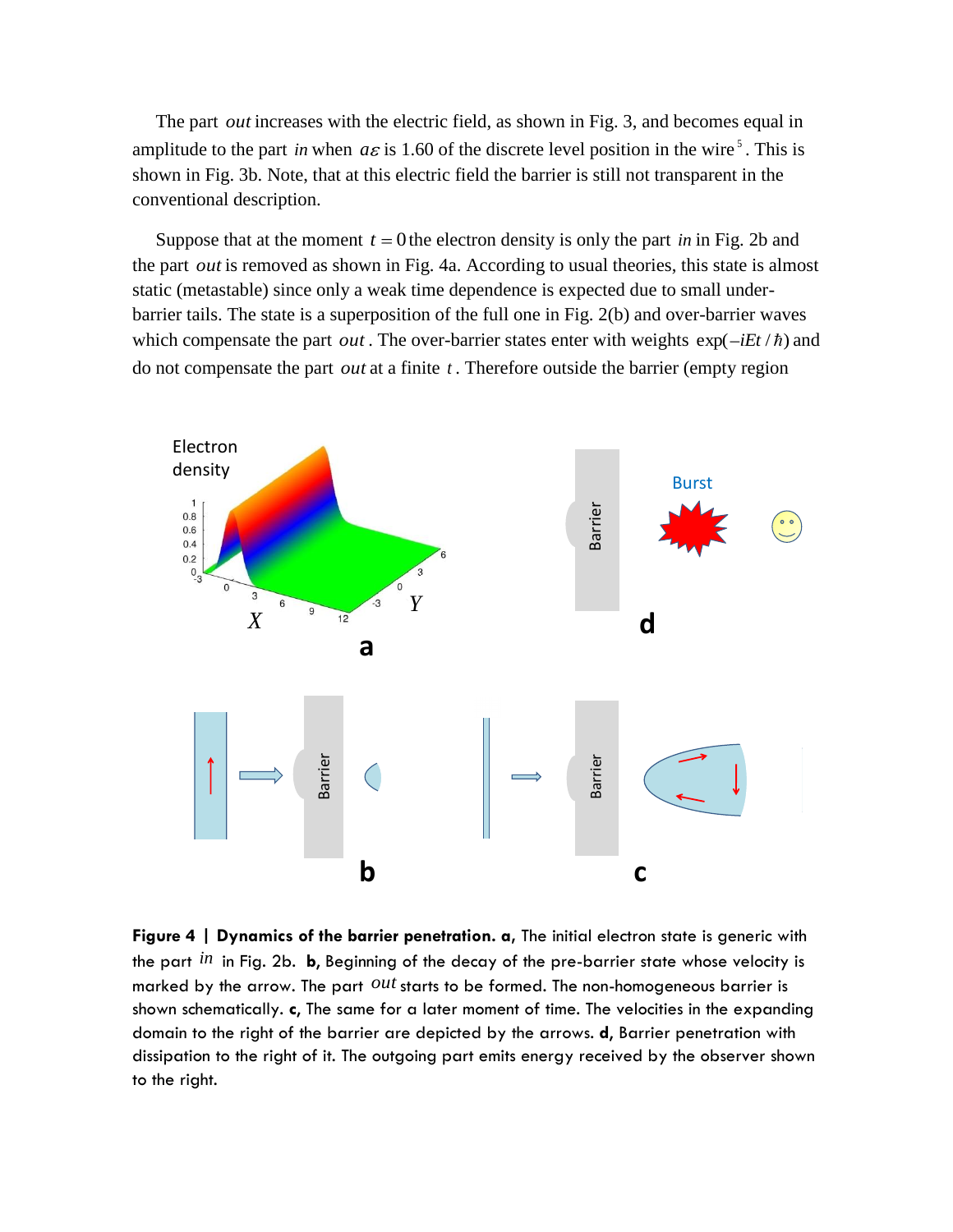in Fig. 4a) at a positive  $t$  the electron density becomes finite. The dynamics is fast with the time involved inversely proportional to the barrier height.

 In other words, the state in the wire (Fig. 4a) is blown up when the electric field reaches the value related to Fig. 3b. The empty region starts to get quickly filled out despite the state in the wire (Fig. 4a) is treated as long living one by conventional theories. *This constitutes the process of fast penetration through classical barriers.* At lower fields (Fig. 3a) the state in Fig. 4a lives a long time as a metastable one.

 Fast penetration can start only from a state with a finite transverse kinetic energy  $mv<sub>y</sub><sup>2</sup>/2$ . At zero transverse velocity we deal with a usual long living state. From the usual standpoint, all states in the wire (Fig. 1a) with energies below the barrier are long living ones. In contrast, according to the above mechanism, states in the well with finite velocities along the wire can be destroyed by the fast transfer outside the barrier. Those states live long only at a small electric field. Therefore a state, considered as long living, can suddenly decay fast if to slow increase the electric field. We emphasize that the barrier remains nontransparent if to adopt a conventional scenario of tunneling.

 The fast dynamics of formation of the outer part from the initial pre-barrier density is shown in Figs. 4b and 4c. The system tends to recover the wave function in Fig. 2b. We consider a non-dissipative problem when the outgoing flux carries the energy stored at the pre-barrier region. With dissipation, the outgoing flux emits energy to a surround. From the standpoint of the observer to the right of the barrier, depicted in Fig. 4d, this process looks as a formation of some burst which emits energy from "nothing" since the observer does not expect a strong energy flux from the barrier. Burst formation can occur under variation of barrier parameters (increasing electric field in the case of the wire). If there is a permanent particle flux to the barrier from the left in Fig. 4, the observer in Fig. 4d will see a permanent energy flux from "nothing" which reminds some energy generator.

 The method of study is based on a solution of quantum mechanical equations in two dimensions described in details in paper<sup>5</sup>. The approach is analogous to the limit of geometrical optics for Maxwell equations. In our problem this solution can be obtained exactly. The geometrical optics is violated in vicinities of local singularities where the caustics pierce the physical plane. Within the geometrical optics, the singularities serve as branching points and one should use wave optics in their vicinities to select correct branches. A direct numerical analysis of quantum mechanical equations requires an extremely high precision to resolve small branches and is impossible now<sup>5</sup>.

 We consider the problem when classical physics is not applicable to a phenomenon which is obviously expected to be practically classic. The electron density initially decays inside the classical barrier (the part *in* in Fig. 2b) as in a usual tunneling problem. At first sight, this should result in an extremely small output from under the barrier which is zero in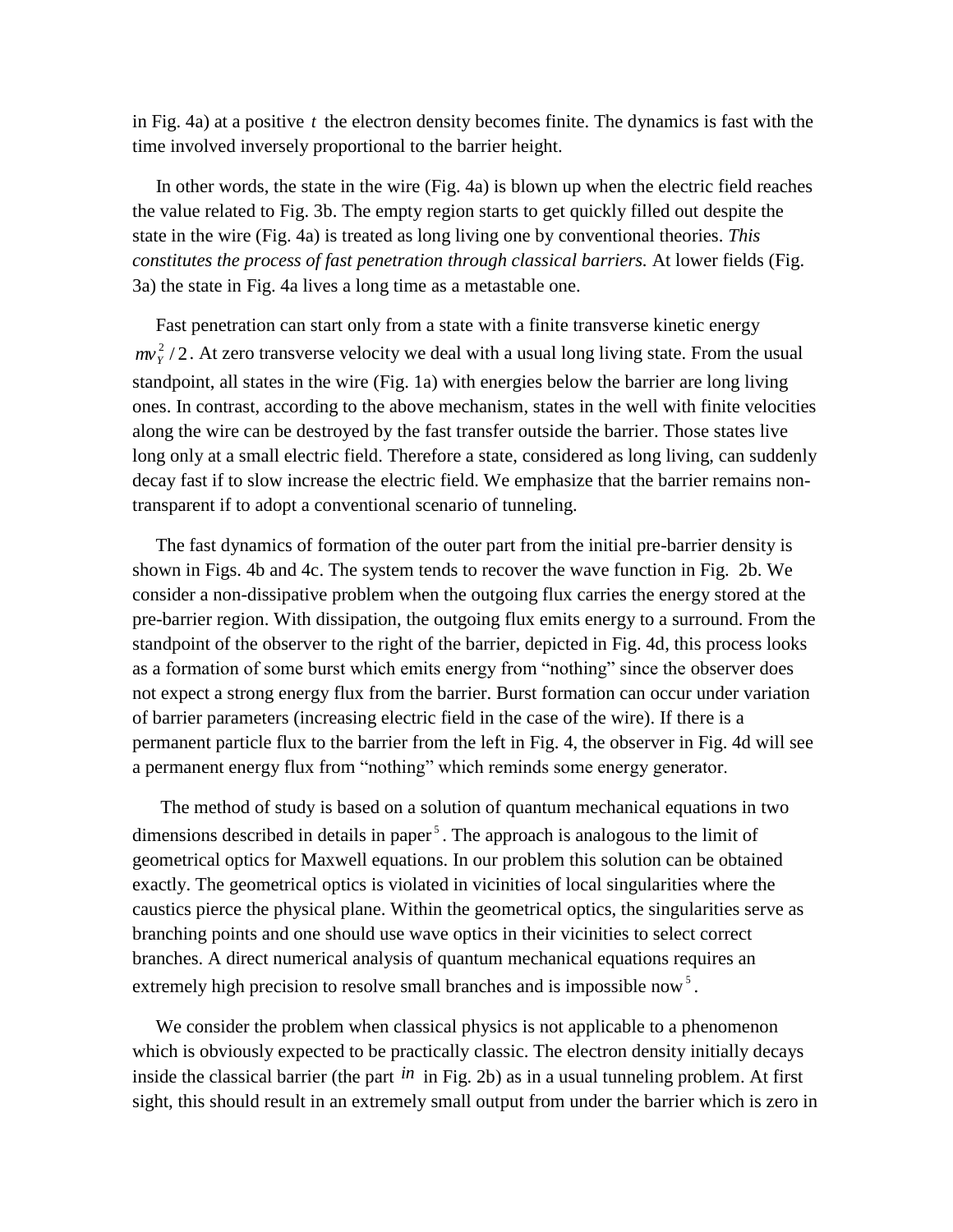classical physics. But formation of the part *out* at large distances completely destroys this scenario and leads to a strong penetration through the classical barrier.

 It is hard to list all manifestations of the phenomenon since a barrier penetration is a part of a variety of natural and artificial processes  $7-10,23-27$ . Here we consider an example in condensed matter physics with an escape from a non-homogeneous quantum wire. Artificial junctions of metals or semiconductors, separated by classical barriers and being properly adjusted, can exhibit the unusual penetration of electrons. In field emission experiments (tunneling of electrons to vacuum from a material in an applied electric field) one can also observe fast penetration phenomenon under certain conditions, for example, a non-flat material surface. Tunneling of an elastic string in a tilted wash-board potential<sup>28</sup> models various phenomena. See also<sup>29</sup>. The process can be strongly enhanced by a longitudinal velocity of the string and an inhomogeneity along the board. It is amazing that an exotic phenomenon of ball lightning<sup>30</sup> reminds the scenario in Fig. 4d. A mechanism of the energy pump to the ball is still unclear.

 In conclusion, an unusual phenomenon of penetration through classical barriers is reported. A particle energy is well below the barrier and the Newtonian mechanics forbids such processes. In contrast to the usual quantum mechanism, which allows only an extremely slow leakage through classical barriers, the reported phenomenon is fast penetration through them. Despite the problem studied relates to the microscopic (electrons) level it reveals a principal possibility in nature of penetration through classical barriers of various scales. So the question in the title may not sound strange.

**Acknowledgements** I thank G. Blatter, M. I. Dykman, V. B. Geshkenbein, S. A. Gurvitz, R. S. Thompson, and A. V. Ustinov for discussions. I am also grateful to participants of the seminars at ETH, Zürich, Switzerland and University of Karlsruhe, Karlsruhe, Germany. The research was supported by grant U48369–F CONACYT.

- 1. Wentzel, G. Eine Verallgemeinerung der Quantenbedingungen für die Zwecke der Wellenmechanik. *Z. Physik* **38**, 518-529 (1926).
- 2. Kramers, H. A. Wellenmechanik und halbzälige Quantisierung. *Z. Physik* **39**, 828- 840 (1926).
- 3. Brillouin, L. La mécanique ondulatoire de Schrödinger: une méthode générale de resolution par approximations successives. *Comptes Rendus de l'Academie des Sciences* **183**, 24-26 (1926).
- 4. Landau, L. D. & Lifshitz, E. M*. Quantum Mechanics* (Pergamon, 1977).
- 5. Ivlev, B. Underbarrier interference. *Ann. Phys*. **326**, 979-1001 (2011).
- 6. Lyutikov, M. Magnetism in a cosmic blast. *Nature* **462**, 728-729 (2009).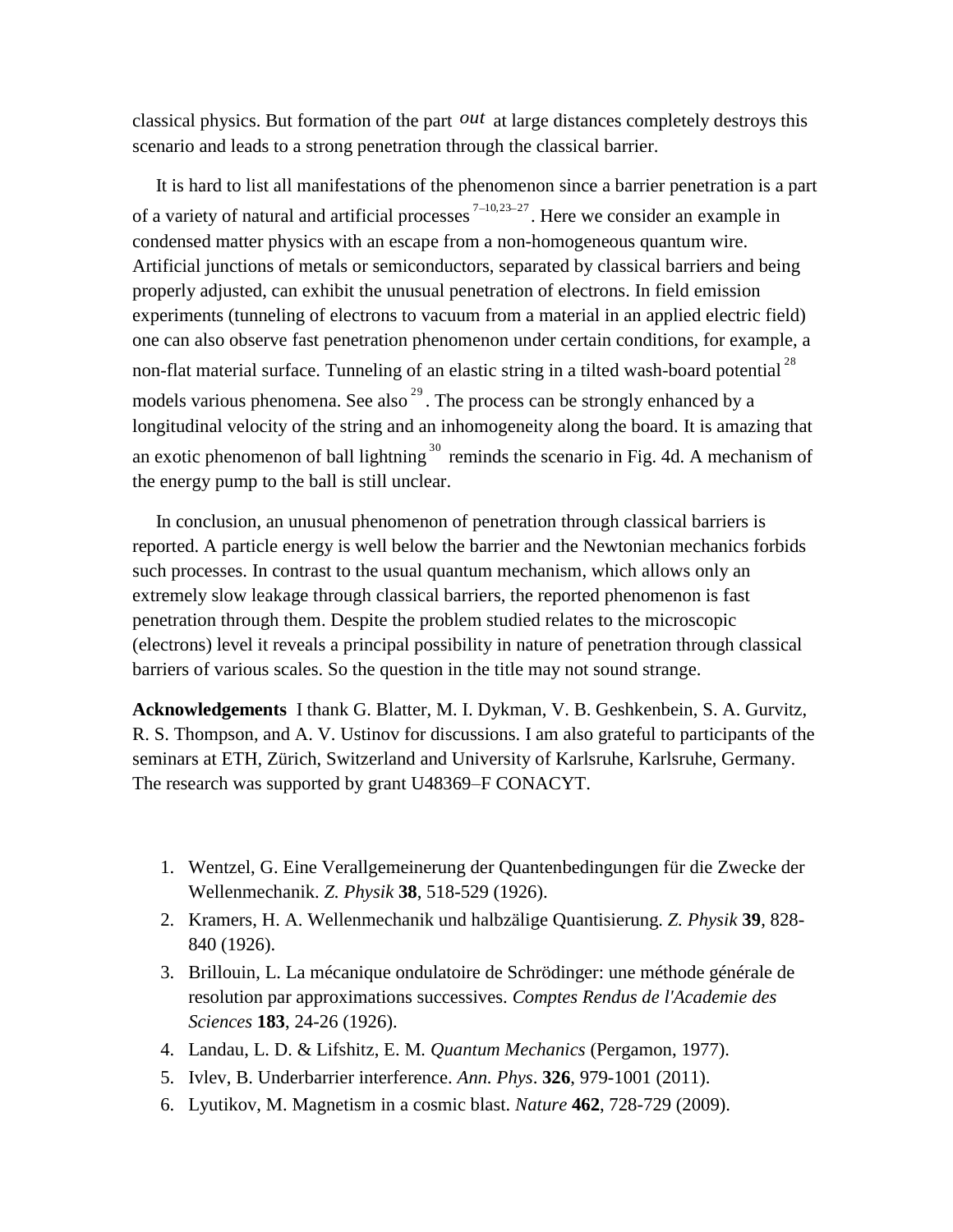- 7. Leggett, A. J. in *Tunneling in Complex Systems* (ed Tosovic, S.) 1-34 (World Scintific, 1998).
- 8. Heller, E. J. The Many Faces of Tunneling. *J. Phys. Chem. A* **103**, 10433-10444 (1999).
- 9. Ankerhold, J. *Quantum Tunneling in Complex Systems* (Springer-Verlag, 2007).
- 10. Miller, W. H. Semiclassical limit of quantum mechanical transition state theory for nonseparable systems. *J. Chem. Phys*. **62**, 1899-1906 (1975).
- 11. Landau, L. D. & Lifshitz, E. M. *The Classical Theory of Fields* (Butterworth-Heinemann, 1998).
- 12. Stone, M. Semiclassical methods for unstable states. *Phys. Lett*. **67B**, 186-188 (1977).
- 13. Callan, C. G. & Coleman, S. Fate of the false vacuum. II. First quantum corrections. *Phys. Rev. D* **16**, 1762-1768 (1977).
- 14. Gervais, J. –L. & Sakita, B. WKB wave function for systems with many degrees of freedom: A unified view of solitons and pseudoparticles. *Phys. Rev. D* **16**, 3507- 3514 (1977).
- 15. Eckern, U. & Schmid, A. in *Quantum Tunneling in Condensed Media* (eds Kagan, Yu. & Leggett, A. J.) 145-229 (Elsevier, 1992).
- 16. Keller, J. B. Corrected bohr-sommerfeld quantum conditions for nonseparable systems. *Ann. Phys*. **4**, 180-188 (1958).
- 17. Baz, A. I., Zeldovich, Ya. B. & Perelomov, A. M. *Scattering Reactions and Decay in Nonrelativistic Quantum Mechanics* (Israel Program for Scientific Translations, 1969).
- 18. Maitra, N. T. & Heller, E. J. Semiclassical amplitudes: Supercaustics and the whisker map. *Phys. Rev. A* **61**, 012107 (1999).
- 19. Sharpee, T., Dykman, M. I. & Platzman, P. M. Tunneling decay in a magnetic field. *Phys. Rev. A* **65**, 032122 (2002).
- 20. Vaishnav, J. Y., Itsara, A. & Heller, E. J. Hall of mirrors scattering from an impurity in a quantum wire. *Phys. Rev. B* **73**, 115331 (2006).
- 21. Heading, J. *An Introduction to Phase-Integral Methods* (John Wiley, 1962).
- 22. Maslov, V. P. & Fedoriuk, M. V*. Semi-Classical Approximation in Quantum Mechanics* (Kluwer, Academic, 2002).
- 23. Ivlev, B. & Palomarez-Báez, J. P. Two-dimensional tunneling in a SQUID. *Phys. Rev.* B **82**, 184513 (2010).
- 24. Weiss, U. *Series in Modern Condensed Matter Physics*, vol. 2 (World Scientific, 1993).
- 25. Gurvitz, S. A. & Levinson, Y. B. Resonant reflection and transmission in a conducting channel with a single impurity. *Phys. Rev. B* **47**, 10578-10587 (1993).